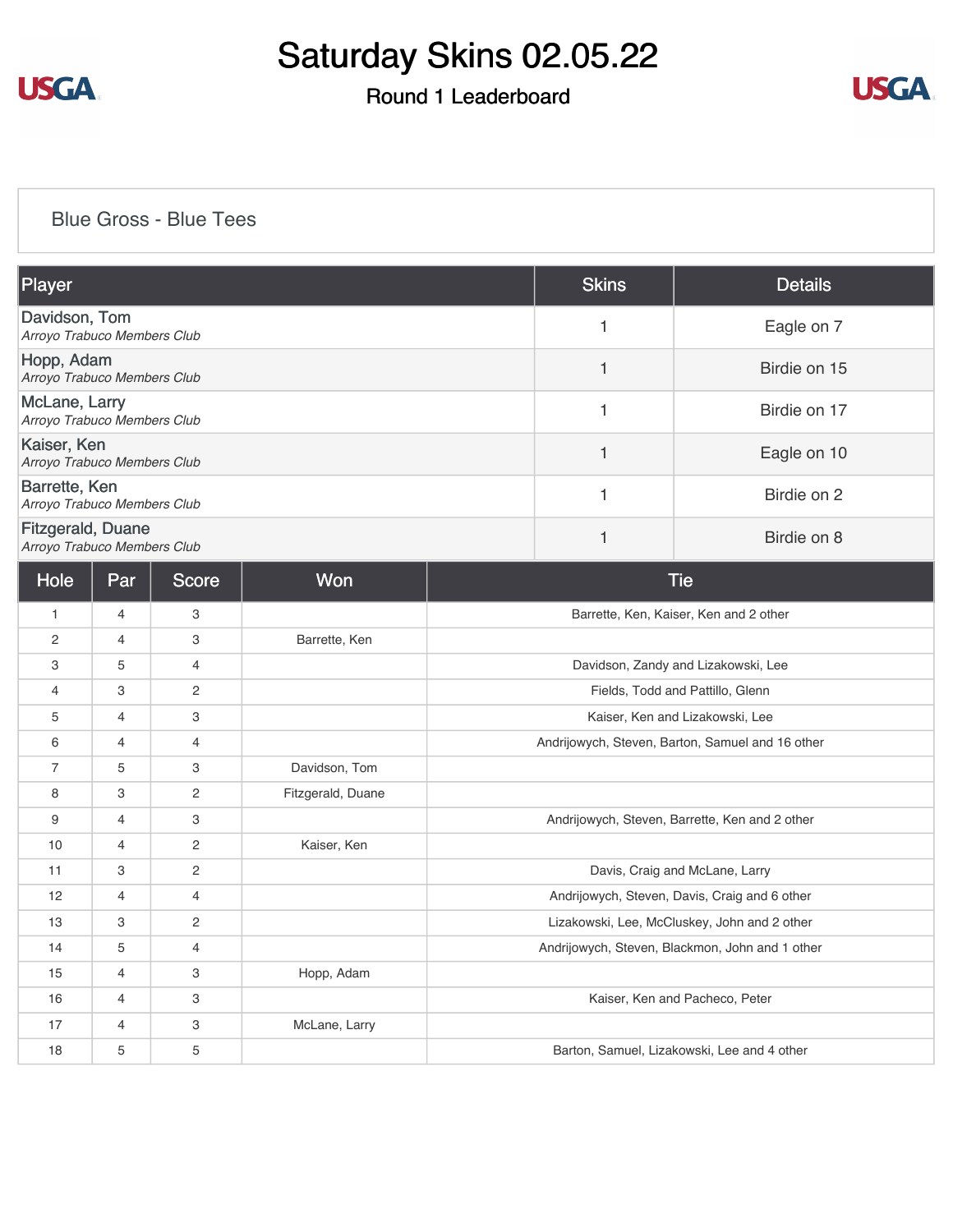

## Round 1 Leaderboard



### [Blue Net - Blue Tees](https://cdn2.golfgenius.com/v2tournaments/8187393700523958630?called_from=&round_index=1)

| <b>Player</b>                                       | <b>Skins</b> | <b>Details</b> |
|-----------------------------------------------------|--------------|----------------|
| Davidson, Tom<br>Arroyo Trabuco Members Club        |              | Eagle on 7     |
| Lizakowski, Lee<br>Arroyo Trabuco Members Club      |              | Eagle on 13    |
| <b>McLane, Larry</b><br>Arroyo Trabuco Members Club |              | Eagle on 17    |
| Kaiser, Ken<br>Arroyo Trabuco Members Club          |              | Eagle on 10    |
| Barrette, Ken<br>Arroyo Trabuco Members Club        |              | Eagle on 2     |
| Davis, Craig<br>Arroyo Trabuco Members Club         |              | Eagle on 11    |

| Hole           | Par            | <b>Score</b> | Won             | <b>Tie</b>                                       |
|----------------|----------------|--------------|-----------------|--------------------------------------------------|
| $\mathbf{1}$   | $\overline{4}$ | 3            |                 | Barrette, Ken, Kaiser, Ken and 3 other           |
| $\overline{2}$ | $\overline{4}$ | 2            | Barrette, Ken   |                                                  |
| 3              | 5              | 4            |                 | Barrette, Ken, Davidson, Zandy and 4 other       |
| $\overline{4}$ | 3              | 1            |                 | Fields, Todd and Pattillo, Glenn                 |
| 5              | $\overline{4}$ | $\mathbf{2}$ |                 | Kaiser, Ken and Lizakowski, Lee                  |
| 6              | $\overline{4}$ | 4            |                 | Andrijowych, Steven, Barton, Samuel and 16 other |
| $\overline{7}$ | 5              | 3            | Davidson, Tom   |                                                  |
| 8              | 3              | 2            |                 | Davis, Craig, Fields, Todd and 2 other           |
| 9              | 4              | $\mathbf{2}$ |                 | Barrette, Ken and Blackmon, John                 |
| 10             | $\overline{4}$ | 2            | Kaiser, Ken     |                                                  |
| 11             | 3              | $\mathbf{1}$ | Davis, Craig    |                                                  |
| 12             | $\overline{4}$ | 3            |                 | Davis, Craig, Denney, Jeff and 4 other           |
| 13             | 3              | $\mathbf{1}$ | Lizakowski, Lee |                                                  |
| 14             | 5              | 4            |                 | Andrijowych, Steven, Blackmon, John and 2 other  |
| 15             | $\overline{4}$ | 3            |                 | Davis, Craig, Hopp, Adam and 2 other             |
| 16             | $\overline{4}$ | 3            |                 | Kaiser, Ken and Pacheco, Peter                   |
| 17             | $\overline{4}$ | $\mathbf{2}$ | McLane, Larry   |                                                  |
| 18             | 5              | 4            |                 | Barton, Samuel and Sammon, Gary                  |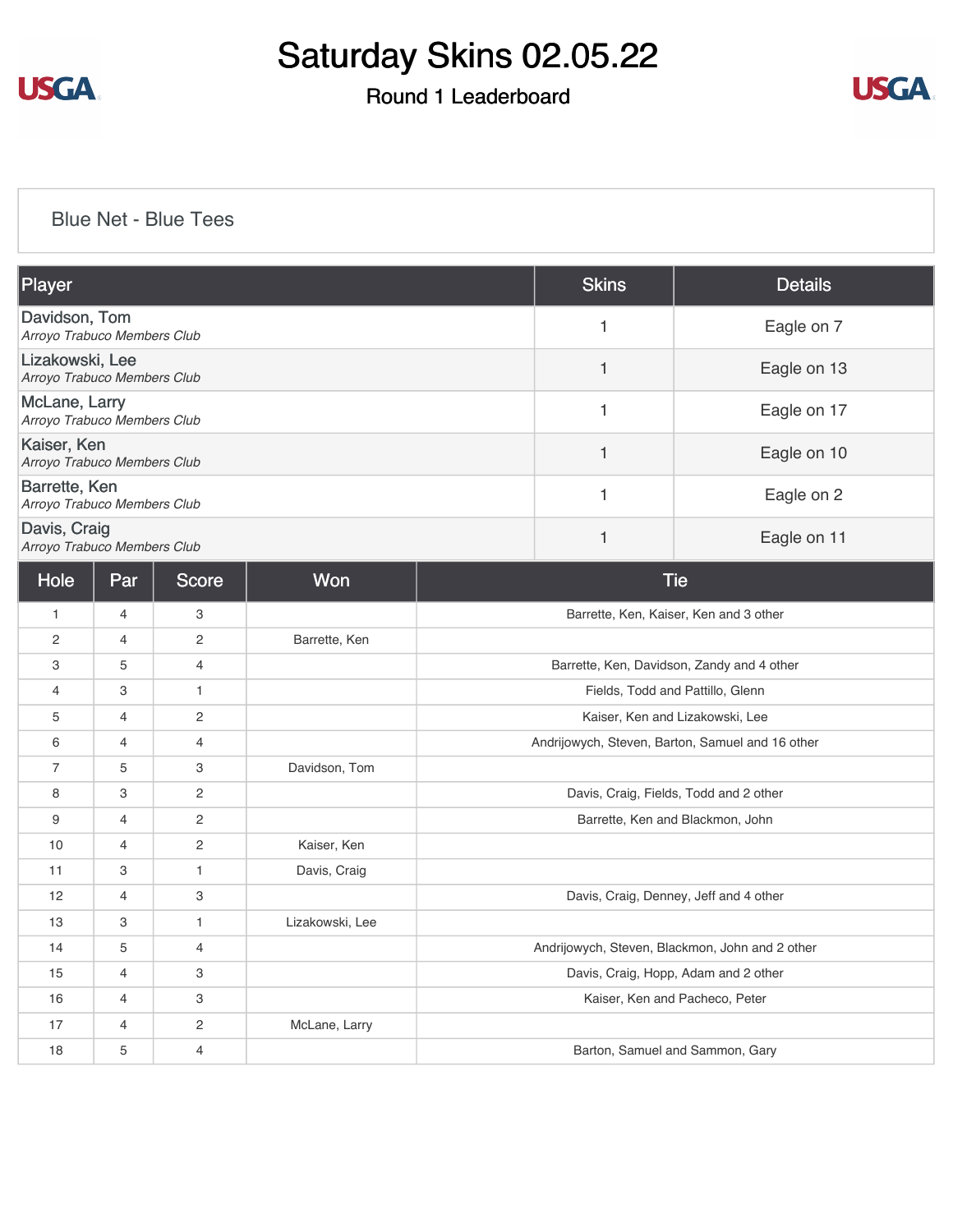

## Round 1 Leaderboard



### [White Gross - White Tees](https://cdn2.golfgenius.com/v2tournaments/8187394587099160935?called_from=&round_index=1)

| Player                                            |                                               |                | <b>Skins</b>       | <b>Details</b>             |                                             |
|---------------------------------------------------|-----------------------------------------------|----------------|--------------------|----------------------------|---------------------------------------------|
|                                                   | Graffius, Mark<br>Arroyo Trabuco Members Club |                | $\overline{2}$     | Birdie on 16, Birdie on 17 |                                             |
| Corbin, Ron<br>Arroyo Trabuco Members Club        |                                               | 1              | Par on 15          |                            |                                             |
| Tringale, Raymond<br>Arroyo Trabuco Members Club  |                                               |                |                    | $\mathbf{1}$               | Birdie on 13                                |
| McGovern, Terrance<br>Arroyo Trabuco Members Club |                                               |                |                    | 1                          | Birdie on 10                                |
| Borden, John<br>Arroyo Trabuco Members Club       |                                               |                |                    | 1                          | Par on 2                                    |
| Hole                                              | Par                                           | <b>Score</b>   | Won                |                            | <b>Tie</b>                                  |
| $\mathbf{1}$                                      | $\overline{4}$                                | $\overline{4}$ |                    |                            | Berube, Robert, Chin, Darrel and 2 other    |
| $\overline{2}$                                    | $\overline{4}$                                | $\overline{4}$ | Borden, John       |                            |                                             |
| 3                                                 | 5                                             | 5              |                    |                            | Deal, Tim, Harcar, John and 3 other         |
| $\overline{4}$                                    | 3                                             | 2              |                    |                            | Moaven, Fred and Neal, Donald               |
| 5                                                 | $\overline{4}$                                | $\overline{4}$ |                    |                            | Borden, John, Deal, Tim and 3 other         |
| 6                                                 | $\overline{4}$                                | $\overline{4}$ |                    |                            | Berube, Robert, Graffius, Mark and 1 other  |
| $\overline{7}$                                    | 5                                             | 5              |                    |                            | Graffius, Mark, Marycz, Robert and 4 other  |
| 8                                                 | 3                                             | 3              |                    |                            | Borden, John, Christie, Richard and 5 other |
| 9                                                 | $\overline{4}$                                | $\overline{4}$ |                    |                            | Bayang, Vivian, Corbin, Ron and 2 other     |
| 10                                                | 4                                             | 3              | McGovern, Terrance |                            |                                             |
| 11                                                | 3                                             | 3              |                    |                            | Bayang, Vivian, Berube, Robert and 5 other  |
| 12                                                | $\overline{4}$                                | $\overline{4}$ |                    |                            | Chin, Darrel, Christie, Richard and 1 other |
| 13                                                | 3                                             | $\overline{c}$ | Tringale, Raymond  |                            |                                             |
| 14                                                | 5                                             | 5              |                    |                            | Bayang, Vivian, Chin, Darrel and 5 other    |
| 15                                                | 4                                             | 4              | Corbin, Ron        |                            |                                             |
| 16                                                | 4                                             | 3              | Graffius, Mark     |                            |                                             |
| 17                                                | $\overline{4}$                                | 3              | Graffius, Mark     |                            |                                             |
| 18                                                | 5                                             | 5              |                    |                            | Deal, Tim, Logsdon, Tom and 2 other         |